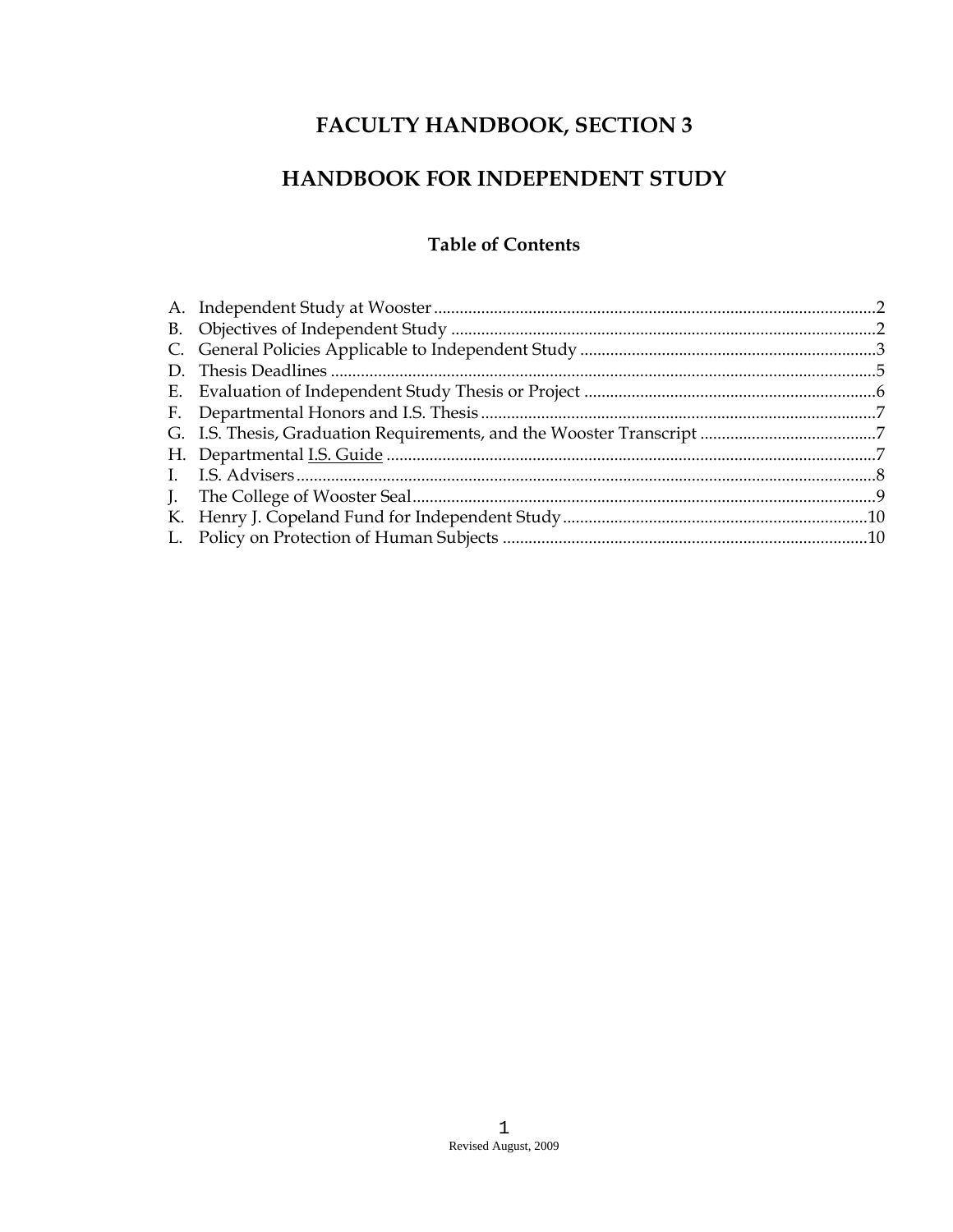## **HANDBOOK FOR INDEPENDENT STUDY**

### **A. INDEPENDENT STUDY AT WOOSTER**

The capacity for individual inquiry and expression is a mark of a liberally educated person. The objective of the Independent Study program at Wooster is to provide an opportunity through which this capacity may be nurtured in every student at the College. As President Lowry described the challenge of the program more than forty years ago, "...it invites all students to come to their best in terms of their own talents."

The Independent Study program is not reserved for a few students; it provides all students the opportunity to engage in an activity which is both personally meaningful and appropriate to their individual fields and interests. As a student begins Independent Study, he or she is assigned a faculty adviser who serves as mentor and critic. Throughout the program, students work closely with their advisers through regularly scheduled conferences or seminars. These conferences and seminars are designed to assist, encourage, and challenge the participants and to afford both students and advisers an opportunity to share the excitement of discovery and expression in fields in which they have mutual interests. The program approaches learning as an exploration shared by student and adviser alike, neither having all the answers, but both enjoying immensely the opportunity to search for solutions.

Specific format and procedures vary from department to department. The I.S. Guide for each major provides details on the format and procedures for Independent Study in a particular field. Students should request a current copy of the I.S. Guide at the time of registration for I.S. 401 and 451-452. The first unit of Independent Study often consists of a seminar or a tutorial program, designed both to explore the possible range of research and creative projects in the chosen field and to initiate the student into a methodology of research or the techniques necessary for creative work. This introduction to Independent Study, usually elected during the junior year, stresses the development of the student's confidence and ability to carry out a more substantial project in the senior year. During the latter part of the first unit of Independent Study, a preliminary survey or exploration of the subject of the senior project may be undertaken.

In the senior year the student devotes the time equivalent of two courses to a major investigative or creative project which culminates in the writing of a thesis or the production of a substantial creative work. Attention is given to the method, form, and content of intellectual activity, and there is an emphasis on the communication of the results of the individual's own intellectual achievement.

At Wooster, Independent Study is the culmination of liberal education and provides the basis for independent learning throughout life.

#### **B. OBJECTIVES OF INDEPENDENT STUDY**

The capacity for individual inquiry and expression is a mark of a liberally educated person, and the objective of the Independent Study program is to provide an opportunity through which this capacity may be nurtured.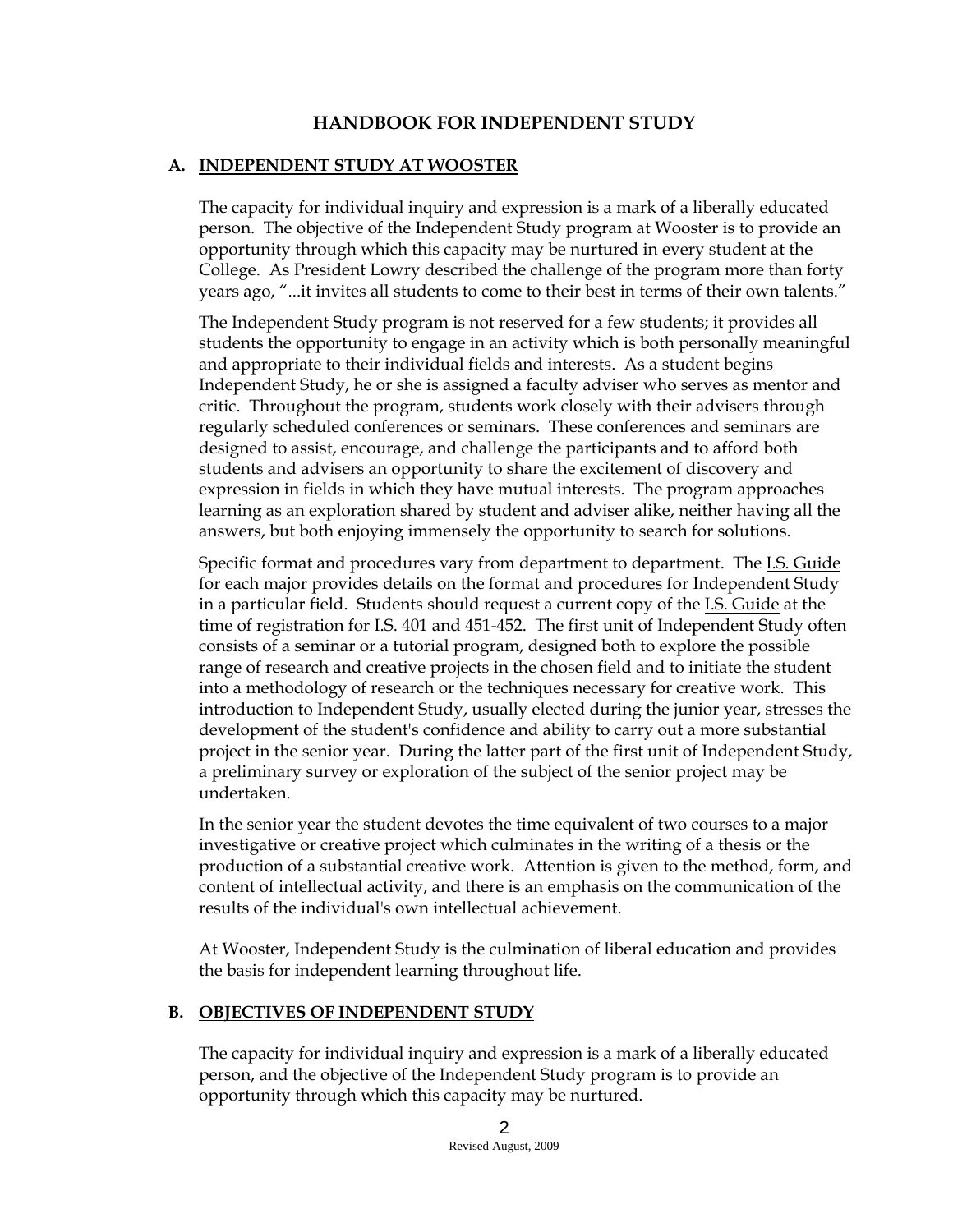Three elements of Independent Study 451-452 (thesis or equivalent project) are content, method, and form:

- Content Students differ in their individual interests and the requirements for various courses of study are not uniform; consequently, there are few rules for the proper choice of content for I.S. projects. A well-selected thesis or project should be governed by such consideration as the significance of the subject for personal intellectual development, the progress of professional understanding, and the needs of society. Given the constraints imposed by available resources and time, the manageability of the topic is also an essential consideration.
- Method Implicit in every inquiry is a method or plan which includes a logic, a design, or a deliberate conception of what is being attempted. The method selected will determine the techniques, devices, or tools appropriate for the project.
- Form The successful completion of the project requires the communication of what has been discovered or developed. Through the form of the thesis or creative project, students share with others the results of their efforts. Whether by exposition or through an act of creative expression, the forms of communication should be consistent with the content and method and should be chosen carefully to communicate as clearly and forcefully as possible the results.

## **C. GENERAL POLICIES APPLICABLE TO INDEPENDENT STUDY**

- 1. All candidates for the B.A. degree at The College of Wooster are required to complete one course of Independent Study plus a two-course I.S. Thesis (or equivalent creative project) and may register for up to two additional courses of Independent Study. The I.S. courses, including the 2-unit I.S. Thesis, count toward the total number of courses required for a Wooster degree.
- 2. Creative projects which count as the I.S. Thesis should be more than creative events and should result in a permanent record or critical appraisal of the work achieved.
- 3. The I. S. Thesis must be done in the student's major unless the student has approval of the major department or program to register for the thesis in a different department or program.
- 4. A department may require a methods seminar or a one-semester Independent Study course before accepting direction of a student's Independent Study Thesis.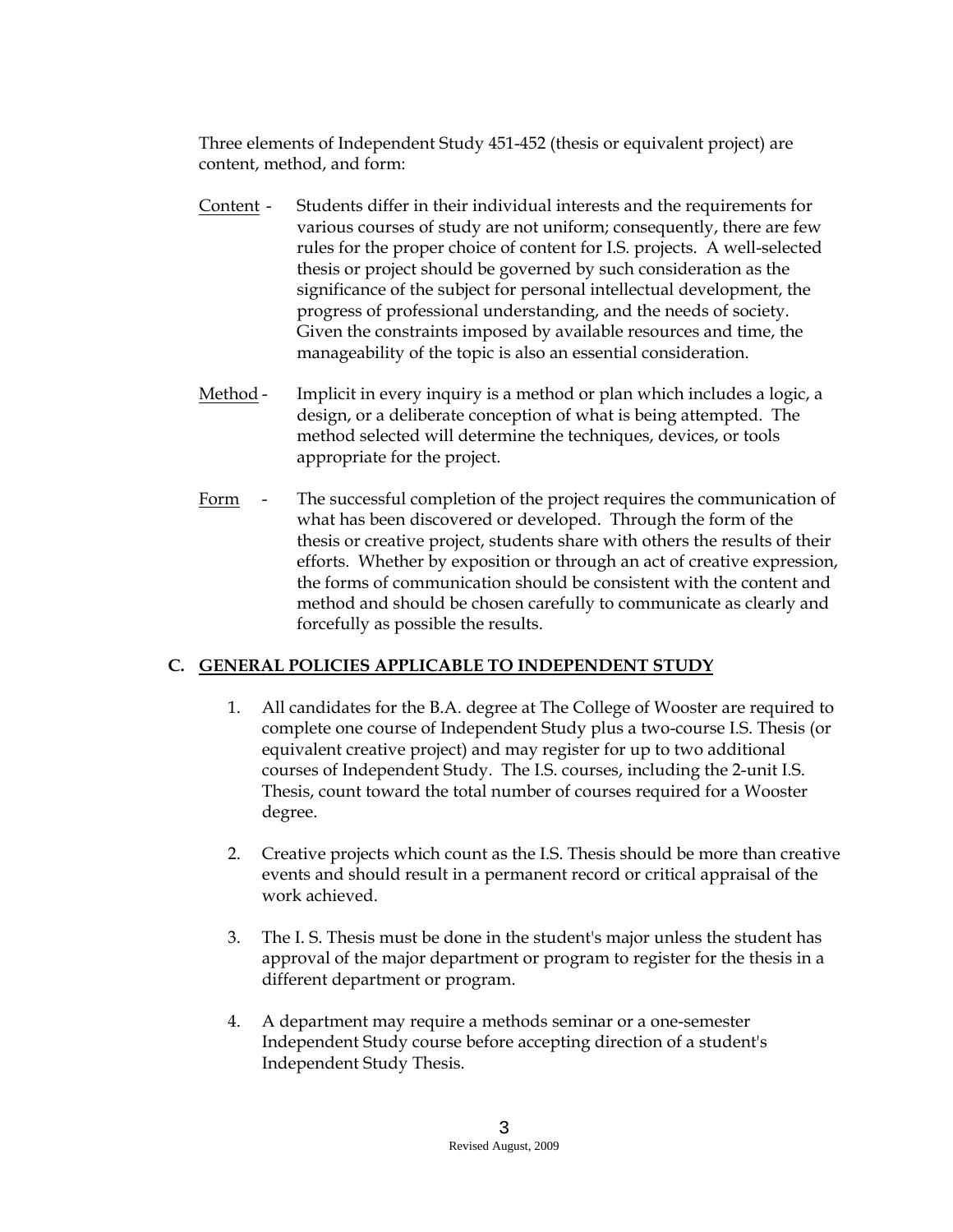- 5. The student will be expected to register for I.S. Thesis during the Fall and Spring Semesters of the senior year. Exceptions to this regulation will be rare and must be approved in writing by the Dean for Curriculum and Academic Engagement prior to registration. I.S. 451 and 452 cannot be taken concurrently.
- 6. Students who have been approved for a double major must register for the senior Independent Study Thesis in one major during fall semester and in the second major in spring semester. Each faculty member supervising a joint Senior Independent Study Thesis will receive teaching credit each semester.
- 7. Students should enroll in no more than three full courses per semester, excluding the thesis, during the Fall or Spring Semester of the senior year. The maximum load permitted while enrolled in I.S. 451 or 452 is 4.250 courses.
	- 8. As part of the I.S. Thesis requirement, all students will be expected to present a successful defense of the thesis (or project). The defense must be completed by the deadline specified by the department. The defense of the thesis will involve an oral and/or written examination which will cover the thesis (or project) itself as well as the relation of the thesis to the broader questions of the discipline. A department may choose not to schedule an oral defense if the written thesis does not meet the "passing" criteria.
	- 9. All grades for the I.S. Thesis must be submitted to the Registrar by the last day of classes of the Spring Semester in which the student expects to graduate unless a later date has been approved by the Dean for Curriculum and Academic Engagement.
- 10. The I.S. Thesis will be graded No Credit, Satisfactory, Good, or Honors. The final grade will be decided on the basis of the work accomplished during each of the semesters, on the basis of the completed Thesis, and on the basis of the defense of the Thesis. Each Thesis will be evaluated by at least two faculty, and the two will jointly assign the grade.
- 11. With the approval of the department chairperson and the Dean for Curriculum and Academic Engagement, one course taken at another institution may be accepted by Wooster as Independent Study (other than for thesis credits) if the work in the course corresponds to a one-semester Independent Study course at Wooster and if the appropriate department at Wooster certifies the grade when the work is completed. The Independent Study Thesis courses must be supervised by a College of Wooster faculty member.
- 12. A student may register for Senior I.S. 452 after a gap of five semesters or more, if all of the following conditions are satisfied: (i) continuation of the same topic of the Independent Study; (ii) demonstrated proficiency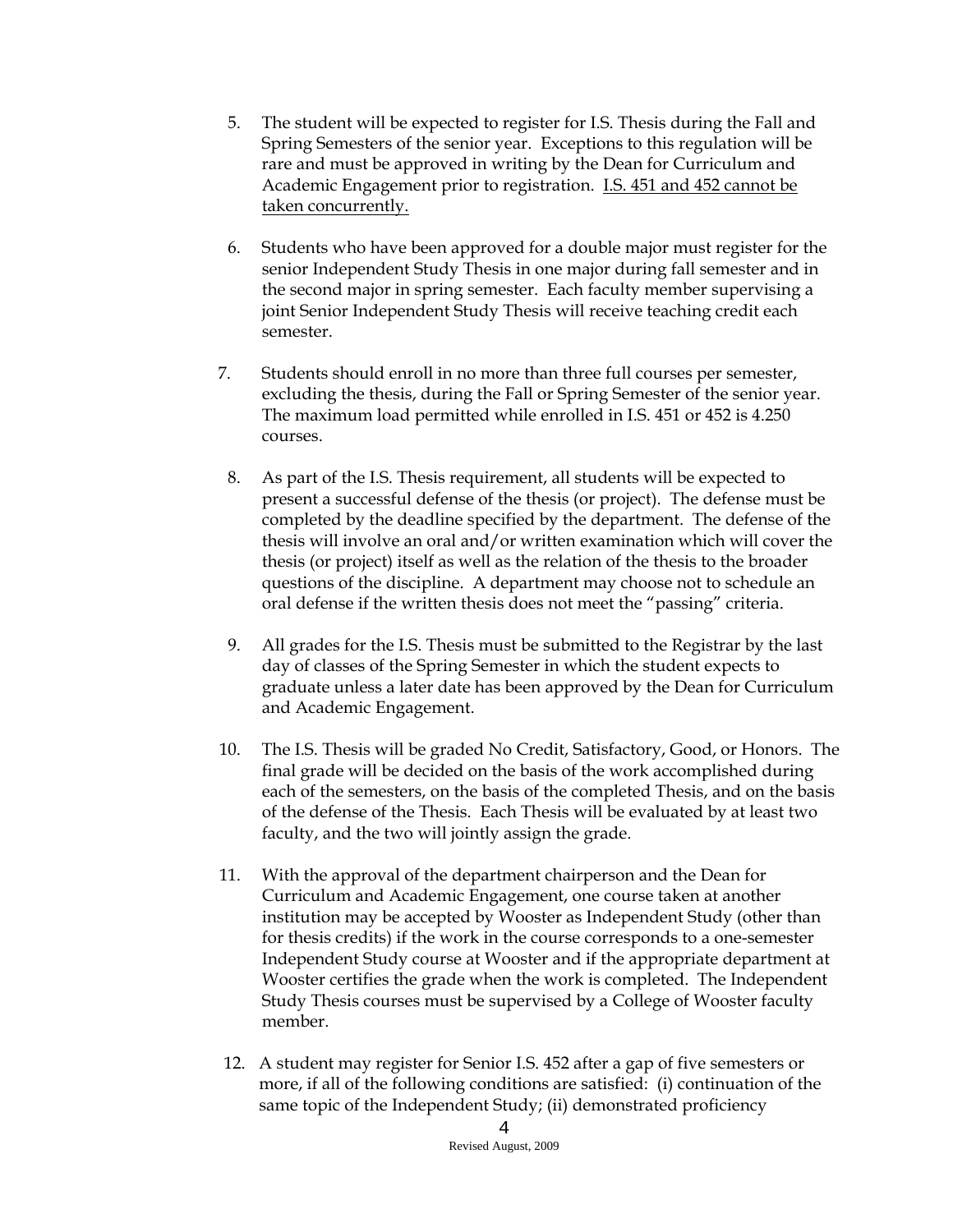equivalent to senior I.S. 451 (the departments may determine the criteria); and (iii) availability of a faculty adviser for the topic.

- 13. In evaluating the Independent Study Thesis, the faculty member should consider the three elements of Independent Study (see objectives above) and the manner in which these are combined in the realization of the project:
	- Content The choice of the I.S. Thesis topic should reflect a considered judgment as to the significance and manageability of the subject, and the completed project should represent a serious and systematic attempt to deal with it by having used effectively the available resources. An awareness of what has and has not been accomplished should be part of the presentation of the project.
	- Method The method chosen should be stated and followed. The choices involved in the design should be made clear, and an appreciation of its uses and limits should be one of the results of the project.
	- Form Form is an essential element of clear expression. The project should reflect explicit attention to the requirements of form for a given discipline, field, or mode of expression.

## **D. THESIS DEADLINES**

1. Two bound copies of the Independent Study Thesis are due in the Registrar's Office by 5:00 p.m. on the first day of classes following Spring Recess or four weeks prior to the end of classes for Spring Semester, whichever date is sooner. For Independent Study thesis completed in the Fall Semester, the due date is four weeks prior to the end of classes. In the case of a project, two copies of a written synopsis of the nature of the project and of a statement that the I.S. has been presented in its final form are due in the Registrar's Office at the time specified above.

In exceptional circumstances, and with the support of his or her adviser, a student may petition the Dean for Curriculum and Academic Engagement in advance of that date for an extension of the deadline.

For Independent Study theses to be completed during the Summer Session, the due date for the submission of the thesis will be the end of the eighth week from the beginning of the Summer Session. The faculty adviser will not be expected to provide editorial comment, guidance, and advice on the thesis after the end of the sixth week of the Summer Session. Two copies of the thesis must be deposited in the Registrar's Office on that date, unless an extension has been arranged in advance with the Dean for Curriculum and Academic Engagement. Grades for Senior I.S. 452 will be submitted no later than the end of the first week of classes of the Fall Semester.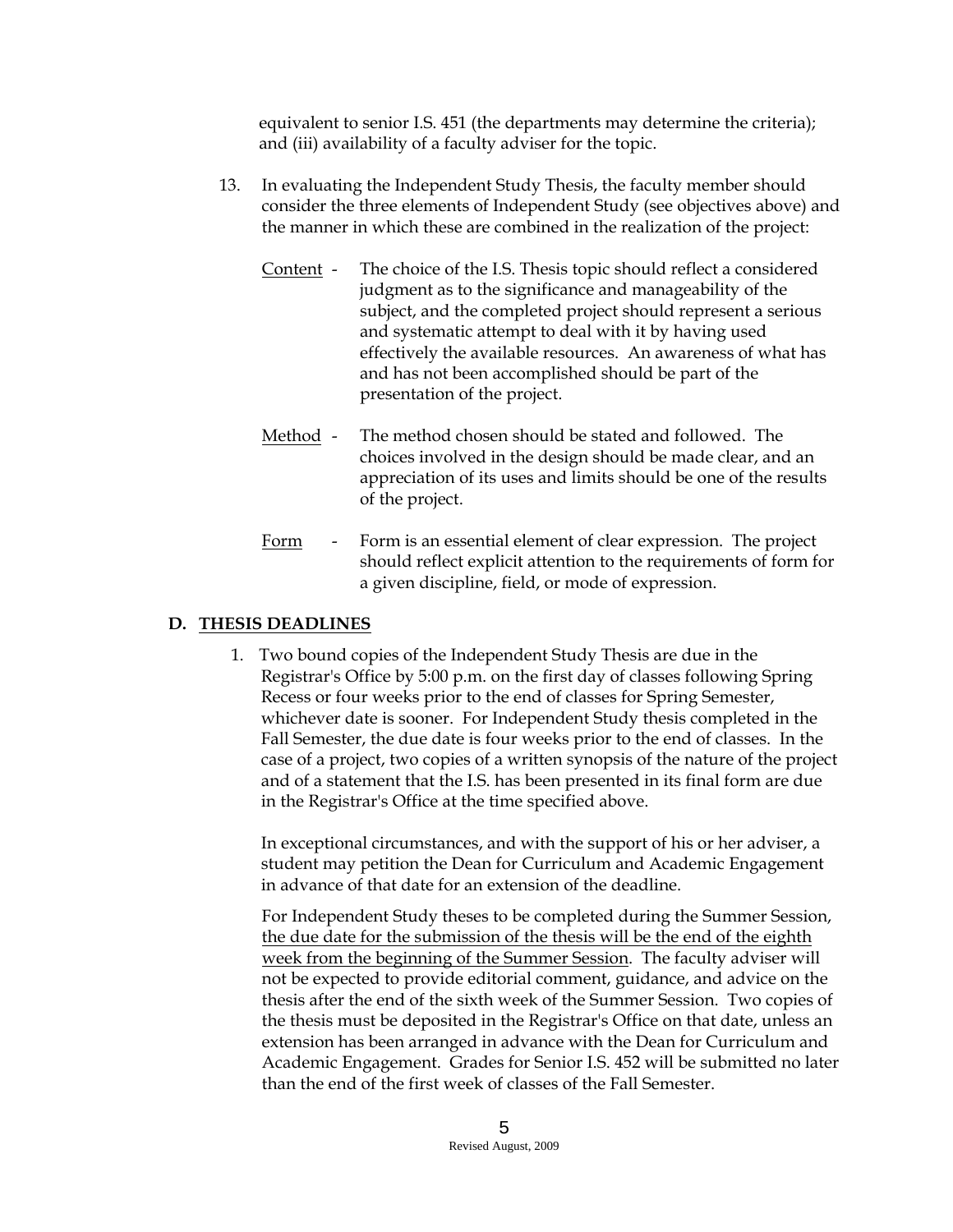Each student is required to submit to The College of Wooster a digital copy of his or her thesis for archiving, granting to the College and its employees a nonexclusive royalty-free license to archive it and make it accessible, in whole or in part, in any medium. The student retains all other ownership rights to the copyright of the thesis.

- 2. Any extension to the I.S. thesis deadline can only be granted by the Dean for Curriculum and Academic Engagement in advance and only with the support of the I.S. adviser.
- 3. Any delay in turning in a thesis (project) beyond the deadlines specified above automatically establishes the grade of 'I' for the thesis. The conditions for changing the 'I' to a passing grade will be established by the Dean for Curriculum and Academic Engagement after consultation with the student's adviser. The 'I' automatically becomes 'NC' two weeks after the deadline for the submission of the thesis unless prior approval for an extension of the 'I' has been given by the Dean. No thesis turned in after the deadline will receive a grade of Honors without the unanimous vote of the department and the approval of the Dean for Curriculum and Academic Engagement.
- 4. Conditions for changing the 'I' to a passing grade are as follows:

If a student has submitted an I.S. thesis/project to the Registrar's Office in the two-week period after the deadline and the thesis/project has been given an 'I':

- The student must write a petition to his or her I.S. adviser and the Dean for Curriculum and Academic Engagement indicating the reasons why the thesis/project was submitted late.
- The I.S. adviser must indicate in writing his or her support for the student's petition and submit this statement to the Dean for Curriculum and Academic Engagement.
- Upon review of the petition and statement of support, and if circumstances warrant, the Dean may approve the removal of the grade of 'I' and will indicate this to the Registrar, student, and adviser.
- As appropriate, the adviser may take the late submission into consideration in assigning a final grade to the I.S. thesis/project.

If a student has not submitted an I.S. thesis/project to the Registrar's Office in the two-week period after the deadline, the student must submit a petition to his or her adviser and the Dean for Curriculum and Academic Engagement during that period to propose the establishment of a new deadline. The process for the submission and approval of the new deadline is the same as described in the preceding paragraph.

If a student does not submit an I.S. thesis/project during the two-week period and fails to win approval for the establishment of a new deadline, the grade for I.S. 452 will automatically be changed to 'NC.'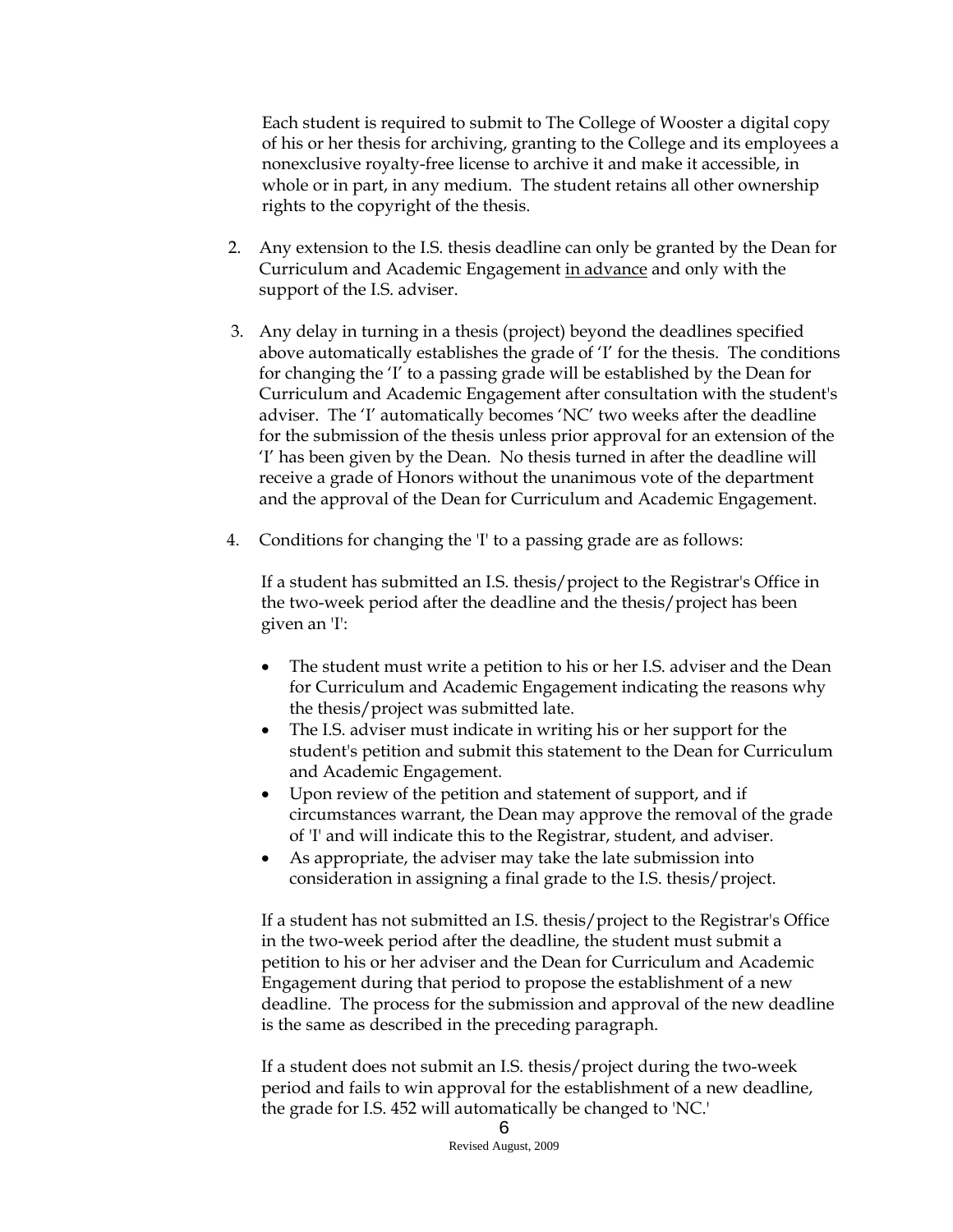- 5. Departments and advisers may impose deadlines for the purpose of commenting and advising when the work is in progress. The student may not expect editorial comment, guidance, and advice on drafts of the thesis or versions of the project submitted after the eighth week of the semester in which the student enrolls in I.S. 452.
- 6. In performance or other departments where special equipment or facilities are needed, a department may require the completion of the project by the last day of classes prior to Spring Recess.
- 7. When the I.S. project involves the scheduling of a dramatic or musical performance to occur beyond the deadline, the Department must request approval by the Dean for Curriculum and Academic Engagement for extending the deadline for completion of the project.

## **E. EVALUATION OF INDEPENDENT STUDY THESIS OR PROJECT**

1. Independent Study Projects should be graded as follows:

| Honors         | $\overline{\phantom{a}}$ | Outstanding in terms of content, method, and form.                                                                                                          |
|----------------|--------------------------|-------------------------------------------------------------------------------------------------------------------------------------------------------------|
| Good           | $\overline{\phantom{a}}$ | Significantly above average in terms of content, method,<br>and form.                                                                                       |
| Satisfactory - |                          | Acceptable overall in terms of content, method, and form,<br>though consideration may be given to balancing weakness<br>in one area by strength in another. |
| No Credit      | $\overline{\phantom{a}}$ | Seriously deficient in content, method, or form with no<br>compensating strengths in other areas.                                                           |

#### 2. Adviser's Evaluative Statement

The adviser or the second principal evaluator of the thesis or project will submit a written evaluation of the work to the student. A copy of this evaluation will be filed with the chairperson of the department or interdepartmental program.

The written evaluation of the project should address specifically the elements of content, method, and form and the manner in which these have been combined in the realization of the project.

#### **F. DEPARTMENTAL HONORS AND I.S. THESIS**

A graduating senior will receive departmental honors by attaining all of the following: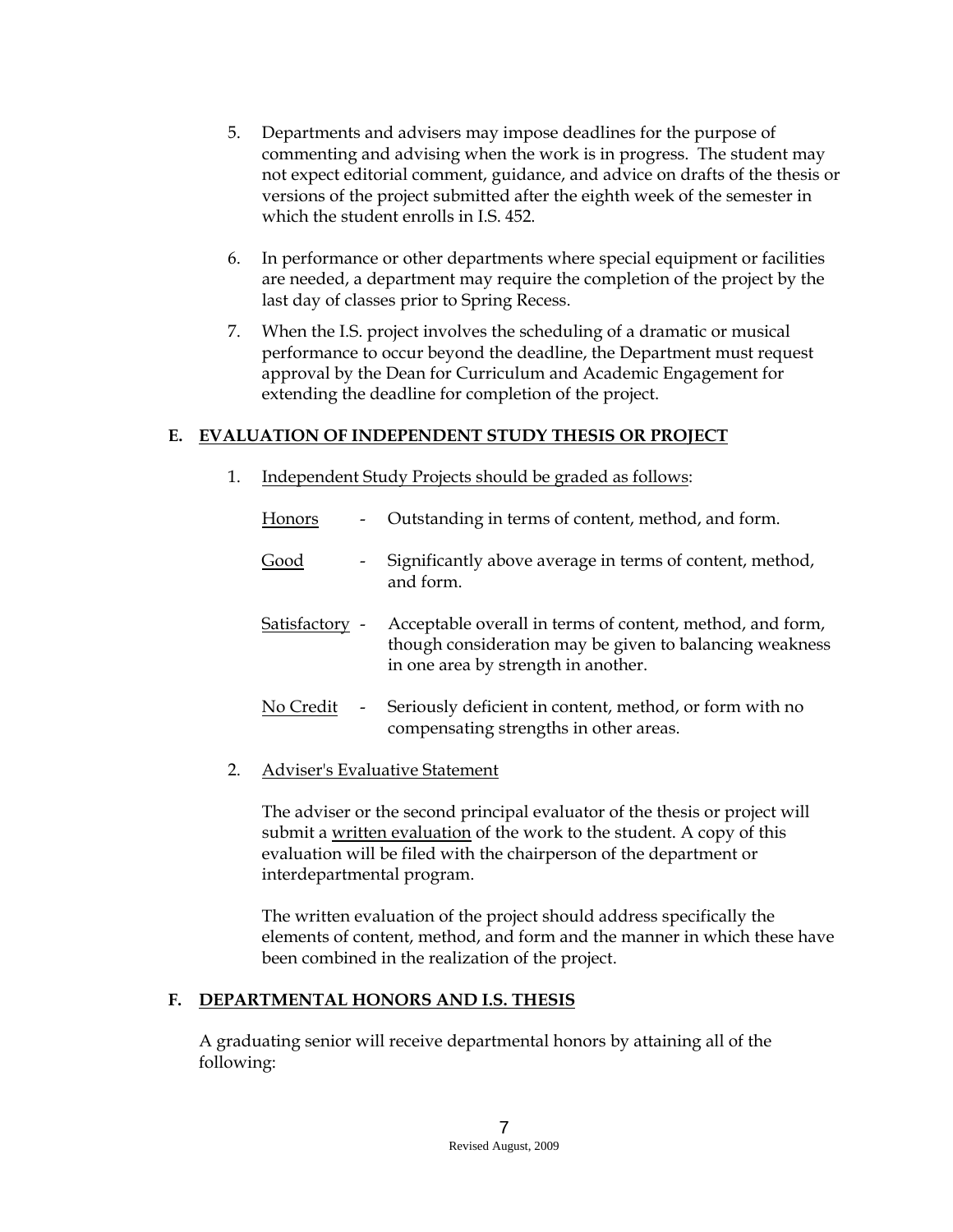- 1. A cumulative grade point average of 3.500 or better for all courses completed in the major department.
- 2. A cumulative grade point average of 3.200 or better for all courses completed at the College.
- 3. Honors for the Independent Study Thesis or the unanimous vote of the department that the student's overall performance in the major is of the quality to merit departmental honors.

#### **G. I.S. THESIS, GRADUATION REQUIREMENTS, AND THE WOOSTER TRANSCRIPT**

- 1. In calculating the total number of courses for graduation, the two-unit I.S. Thesis will be counted as two courses, I.S. Thesis 451 and 452.
- 2. The I.S. Thesis will be identified on the transcript by department, "I.S. Thesis," number and title.

## **H. DEPARTMENTAL I.S. GUIDE**

- 1. Every department and interdepartmental program will provide a written guide to its I.S. program. Explicit attention will be given in the I.S. Guide to the steps by which the student's training in the dimensions of content, method, and form will proceed and any schedules for conferences and for the submission of drafts required by the department. Each department will file a copy of the latest edition of the **I.S. Guide** with the Dean for Curriculum and Academic Engagement by no later than April 1. The departmental chairperson will give a copy of the Guide to each student at the time he or she declares a major. All Guides should include a statement that the department reserves the right to make changes in the next edition of the I.S. Guide.
- 2. The Departmental I.S. Guide should include a statement about potential I.S. Thesis areas that can be supported by existing staff, library, and other resources. Where relevant, indications should be made of the course work that would provide background for these areas. Students should be encouraged to select I.S. topics which grow out of the previous course work and for which staff and research resources are clearly available.

A review of available resources should be a first priority upon the selection of a topic. If alternative sources of information are required for the I.S., it must be clearly understood that the following rules apply:

a. INTER-LIBRARY LOAN. The library is not obligated to pay for inter-library loans and will do so only when requests seem reasonable.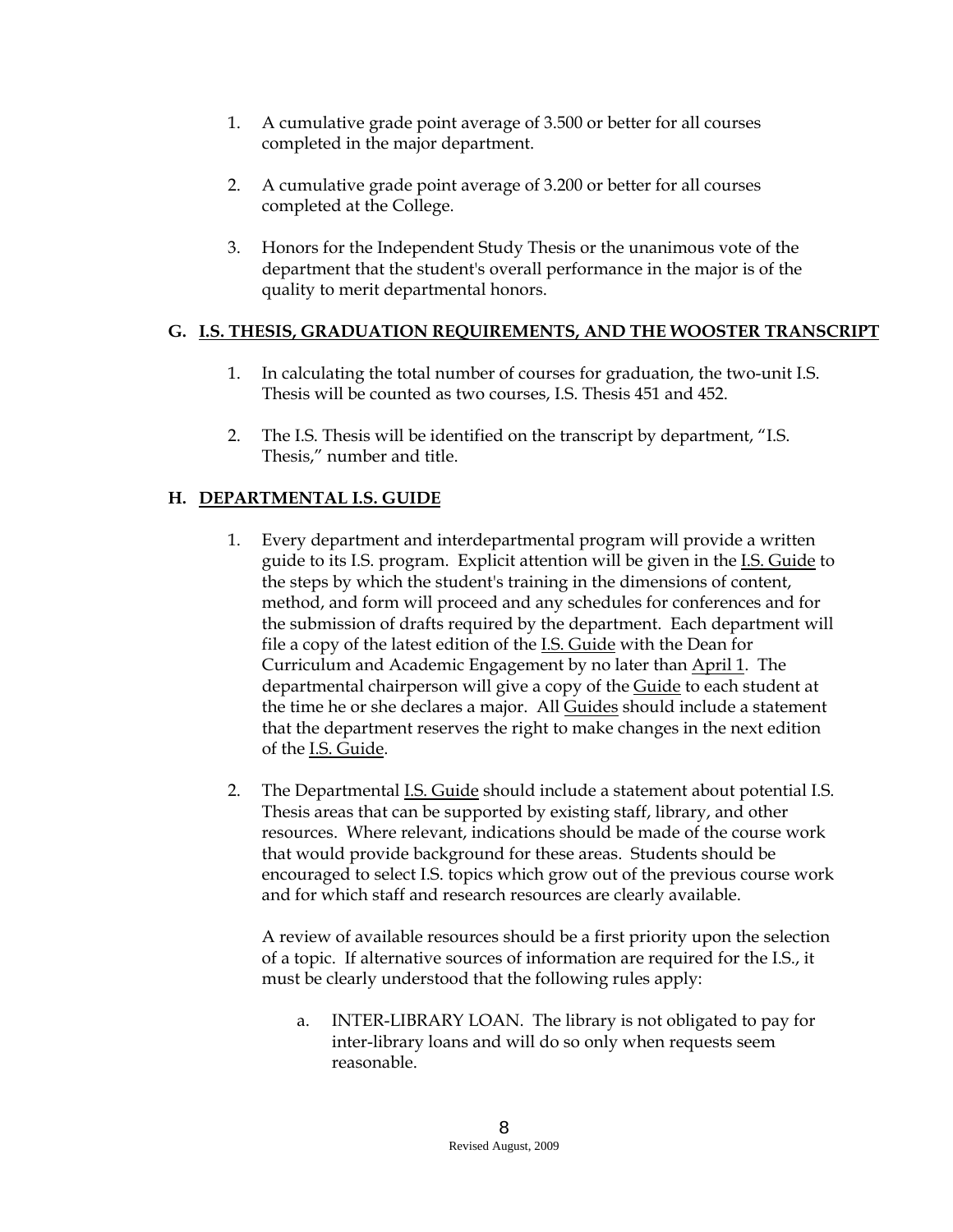- b. MICROFORM DISSERTATION COPIES will not be eligible for funding by the library unless the adviser, by signing a request form, indicates that the dissertation will be used with the same frequency as a book added to the collection.
- 3. The Departmental I.S. Guide should include a statement about the procedure to be used by the department in evaluating a student's I.S. Thesis or project and about the department's particular use of the College criteria of form, content, and method in making such an evaluation.

#### **I. I.S. ADVISERS**

A student may select a major any time after the first semester of his or her first year and must select a major prior to the advising period for registration for their junior year. Assignment of Independent Study advisers is the responsibility of the department or curriculum committee chairperson, after consultation with the student and appropriate faculty and consideration of the topic the student wishes to investigate.

Double Majors: Students with double majors may complete their Senior I.S. requirement, either by doing two separate I.S. theses projects or through a joint thesis/project. If a student chooses the latter model, the relevance of using the two different methodologies to study the project should be clear in the proposal to the two departments. The goal of a <u>joint</u> Senior I.S. thesis/project should be to examine a topic using approaches and methodologies of the two disciplines. If it is not possible to accomplish this goal, the student should complete two separate Senior I.S. projects rather than joining two separate pieces of work into one final project.

The I.S. adviser of a student completing a double major with a joint Senior I.S. thesis/project should meet with the student and the adviser from the second department on a regular basis. The reason for such regular meetings is to help the student develop the thesis/project from an interdisciplinary or a cross-disciplinary perspective. In the absence of such joint meetings, the student will not be able to develop a truly joint thesis/project that meets the guidelines for both majors.

Responsibilities of the adviser are as follows:

- 1. to encourage the student to attempt an inquiry or project of appropriate rigor within the limitations of the student's potential, the time available, and the College's and the student's access to resources (library, laboratory, studio, computer, field work facilities, etc.);
- 2. to advise the student toward the successful completion of the chosen I.S., meeting the general College specifications as interpreted by the department;
- 3. to be available to meet regularly with the student and help guide the research process; while the length and structure of meetings will vary by discipline and for the individual student, on average faculty members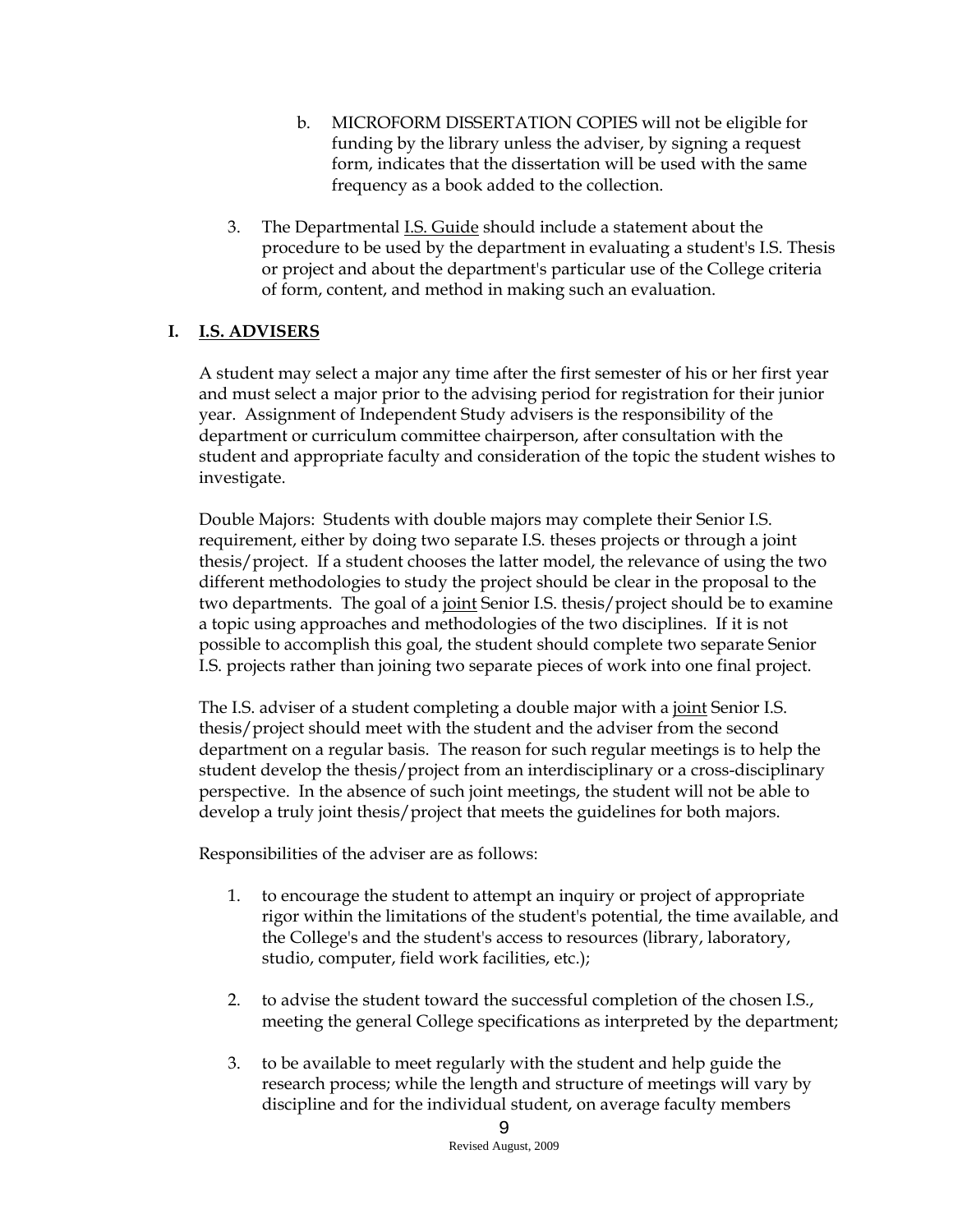should expect to be available for each advisee for between forty-five minutes and an hour each week;

- 4. to assist with the editing of the I.S. thesis/project according to the following guidelines:
	- a. On all drafts of the thesis/project, including the final draft if received by the deadlines specified above, the adviser is responsible for indicating to the student typical errors of logic, style, mechanics, etc., which may occur. He or she is not required to edit and proofread these drafts paragraph by paragraph and sentence by sentence. The editing of any draft by the adviser does not imply the ultimate acceptability of the thesis.
	- b. After the completed I.S. thesis/project is submitted and evaluated, the adviser is responsible for indicating to the student any specific typographical and mechanical errors which must be corrected before the document is filed with the department.
	- c. If the deficiencies in the final copy extend beyond "specific typographical and mechanical errors," then the student must reenroll for 452 in a subsequent semester. Students who enroll for a ninth semester to complete 452 will be charged the current "9th semester rate" as established by the College.

## **J. THE COLLEGE OF WOOSTER SEAL**

The official seal of The College of Wooster is the symbol of the authority and corporate signature of the Board of Trustees and may be used in its printed, embossed, or electronic form only on diplomas, academic transcripts, enrollment certifications, or other official College documents. Such other documents include commencement or baccalaureate programs, proclamations, and policy and procedure guides. The seal should never be used for either personal or general departmental publications. The seal cannot be altered except by authorization of the Board of Trustees.

The office of the Secretary of the College has custody of the seal for the purposes described in this policy. Anyone who wishes to use the seal on an official College publication or document must seek permission from the Secretary of the College in writing with a clear indication of its intended usage.

#### **K. HENRY J. COPELAND FUND FOR INDEPENDENT STUDY**

To honor his presidency, Wooster's Board of Trustees established the Henry J. Copeland Fund for Independent Study and raised \$1 million in gifts to endow this program. Each member of the Senior Class is invited to consider how a grant from the Copeland Fund for Independent Study might enhance the senior project. In order to apply for grant assistance, seniors should discuss their needs with their advisers and